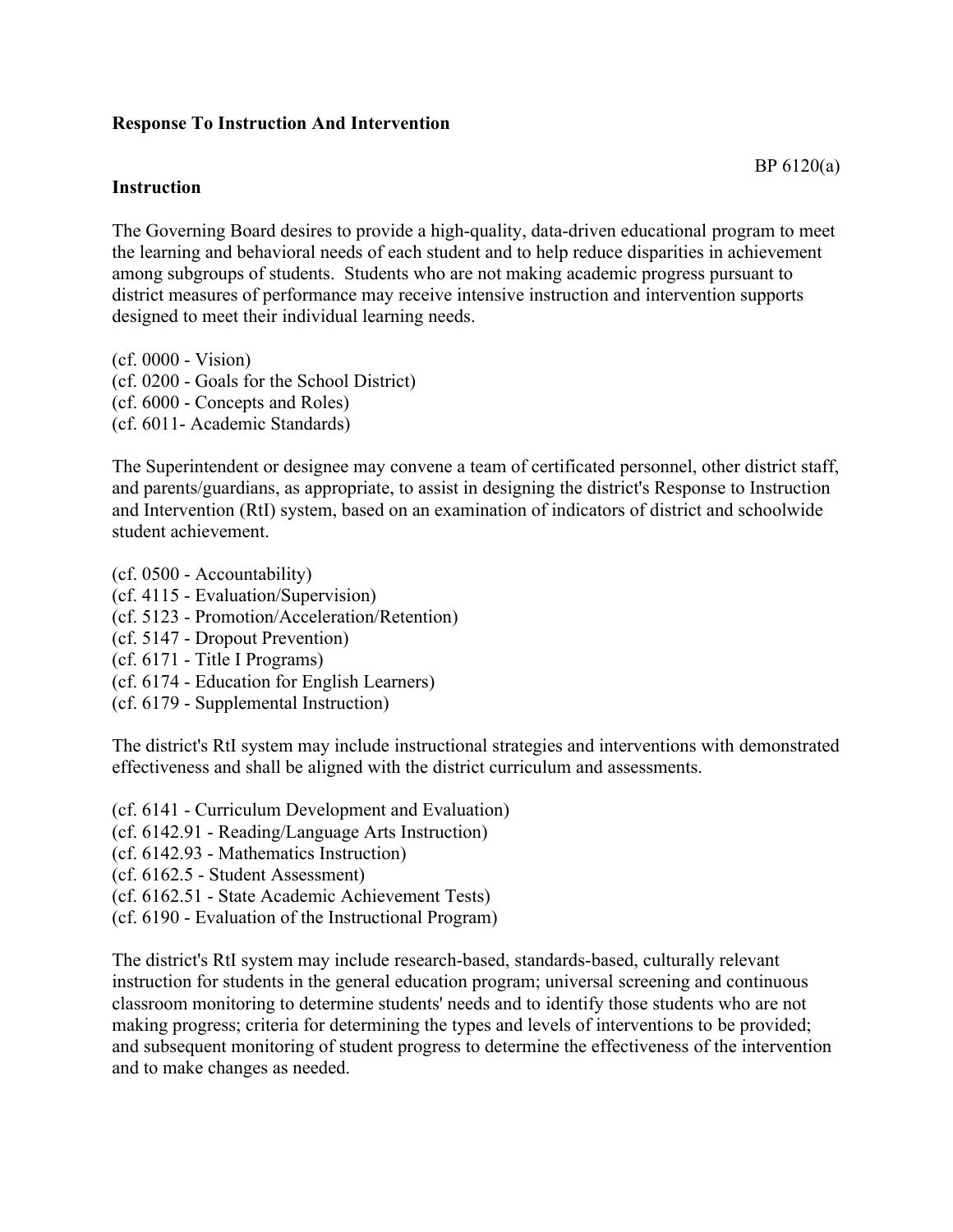When data from the RtI system indicate that a student may have a specific learning disability, the student may be referred for evaluation for special education or other services.

(cf. 6164.4 - Identification and Evaluation of Individuals for Special Education) (cf. 6164.5 - Student Success Teams) (cf. 6164.6 - Identification and Evaluation Under Section 504)

The district may provide staff development to teachers regarding the use of assessments, data analysis, and research-based instructional practices and strategies. In addition, the district's RtI system may emphasize a collaborative approach of professional learning communities among teachers within and across grade spans.

(cf. 4131 - Staff Development) (cf. 4331 - Staff Development)

Staff may ensure that parents/guardians are involved at all stages of the instructional and intervention process. Parents/guardians shall be kept informed of their child's progress and provided information regarding the services that will be provided, the strategies being used to increase the student's rate of learning, and information about the performance data that will be collected.

(cf. 5020 - Parent Rights and Responsibilities) (cf. 6020 - Parent Involvement)

Legal Reference: EDUCATION CODE 56329 Assessment, written notice to parent 56333-56338 Eligibility for specific learning disabilities 56500-56509 Procedural safeguards UNITED STATES CODE, TITLE 20 1400-1482 Individuals with Disabilities Education Act, especially: 1416 Monitoring, technical assistance, and enforcement CODE OF FEDERAL REGULATIONS, TITLE 34 300.307 Specific learning disabilities 300.309 Determining the existence of specific learning disabilities 300.311 Specific documentation for eligibility determination

Management Resources: CALIFORNIA DEPARTMENT OF EDUCATION CORRESPONDENCE Response to Instruction and Intervention, 2008 WEB SITES CSBA: http://www.csba.org